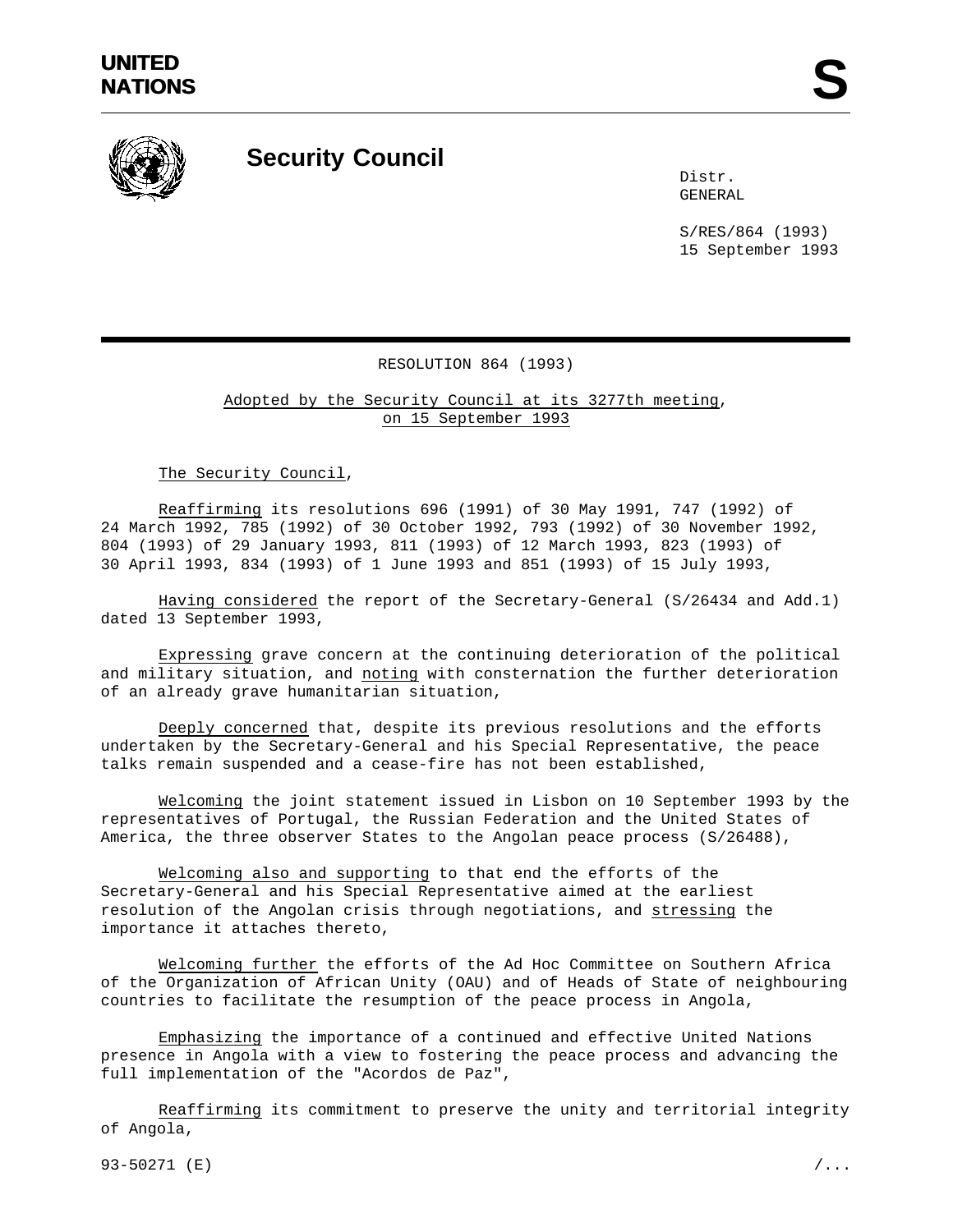1. Welcomes the report of the Secretary-General (S/26434) dated 13 September 1993 and decides to extend the existing mandate of the United Nations Angola Verification Mission (UNAVEM II) for a period of three months until 15 December 1993;

2. Reiterates its readiness to consider taking action promptly, at any time within the period of the mandate authorized by this resolution, on the recommendation of the Secretary-General, to expand substantially the United Nations presence in Angola in the event of significant progress in the peace process;

3. Reaffirms the importance of the functions of good offices and mediation by UNAVEM II and the Special Representative, with the goal of restoring a cease-fire and reinstating the peace process for the full implementation of the "Acordos de Paz";

4. Welcomes the continued disposition of the Government of Angola to reach a peaceful settlement of the conflict in conformity with the "Acordos de Paz" and relevant resolutions of the Security Council;

5. Reaffirms its recognition of the legitimate rights of the Government of Angola and in this regard welcomes the provision of assistance to the Government of Angola in support of the democratic process;

6. Reiterates once again its demand that UNITA accept unreservedly the results of the democratic elections of 30 September 1992 and abide fully by the "Acordos de Paz";

7. Condemns UNITA for continuing military actions, which are resulting in increased suffering to the civilian population of Angola and damage to the Angolan economy and again demands that UNITA immediately cease such actions;

8. Also condemns UNITA's repeated attempts to seize additional territory and its failure to withdraw its troops from the locations which it has occupied since the resumption of the hostilities, and demands once again that it immediately do so and agree without delay to return its troops to United Nations-monitored areas as a transitional measure pending full implementation of the "Acordos de Paz";

9. Reaffirms that such occupation is a grave violation of the "Acordos de Paz" and is incompatible with the goal of peace through agreements and reconciliation;

10. Stresses once again the fundamental need to reinitiate without delay the peace talks under United Nations auspices with a view to the immediate establishment of a cease-fire throughout the country and the full implementation of the "Acordos de Paz" and resolutions of the Security Council;

11. Takes note of statements by UNITA that it is prepared to resume peace negotiations and demands that UNITA act accordingly;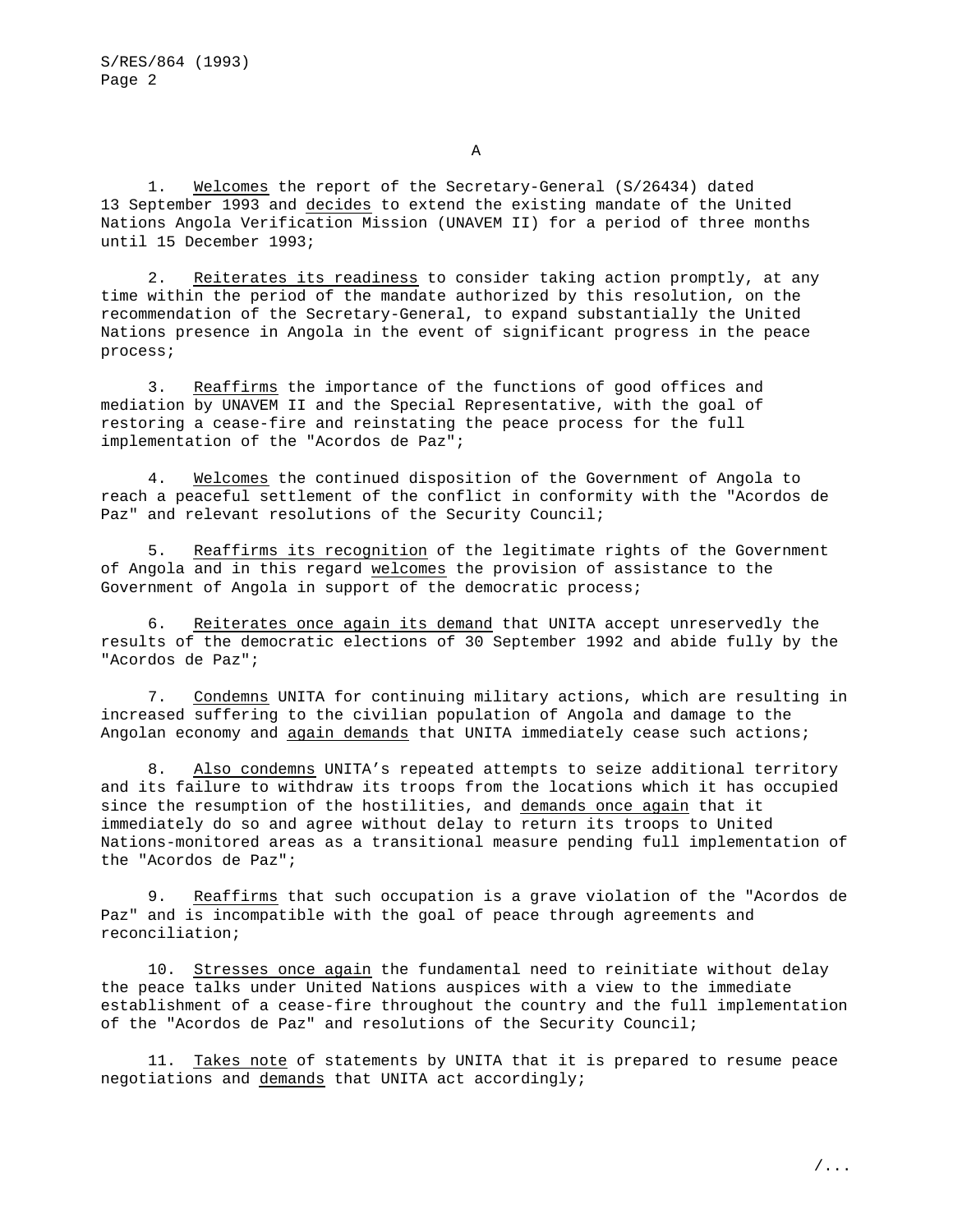12. Welcomes the further steps taken by the Secretary-General to implement the emergency humanitarian assistance plan;

13. Strongly condemns the repeated attacks carried out by UNITA against United Nations personnel working to provide humanitarian assistance and reaffirms that such attacks are clear violations of international humanitarian law;

14. Takes note of statements by UNITA that it will cooperate in ensuring the unimpeded delivery of humanitarian assistance to all Angolans and demands that UNITA act accordingly;

15. Reiterates its appeal to both parties to take all necessary measures to ensure the security and safety of UNAVEM II personnel as well as of the personnel involved in humanitarian relief operations, and strictly to abide by applicable rules of international humanitarian law;

16. Demands that UNITA proceed immediately to the release of all foreign citizens held against their will and to abstain from any action which might cause damage to foreign property;

B

Strongly condemning UNITA and holding its leadership responsible for not having taken the necessary measures to comply with the demands made by the Council in its previous resolutions,

Determined to ensure respect for its resolutions and the full implementation of the "Acordos de Paz",

Urging all States to refrain from providing any form of direct or indirect assistance, support or encouragement to UNITA,

Determining that, as a result of UNITA's military actions, the situation in Angola constitutes a threat to international peace and security,

Acting under Chapter VII of the Charter of the United Nations,

17. Decides that the provisions set forth in paragraphs 19 to 25 below shall come into force ten days after the date of adoption of the present resolution unless the Secretary-General notifies the Council that an effective cease-fire has been established and that agreement has been reached on the implementation of the "Acordos de Paz" and relevant resolutions of the Security Council;

18. Decides further that if, at any time after the submission of the above-mentioned report of the Secretary-General, the Secretary-General reports to the Council that UNITA has broken the cease-fire or ceased to participate constructively in the implementation of the "Acordos de Paz" and the relevant resolutions of the Security Council, the provisions set forth in paragraphs 19 to 25 below shall come into force immediately;

19. Decides, with a view to prohibiting all sale or supply to UNITA of arms and related matériel and military assistance, as well as petroleum and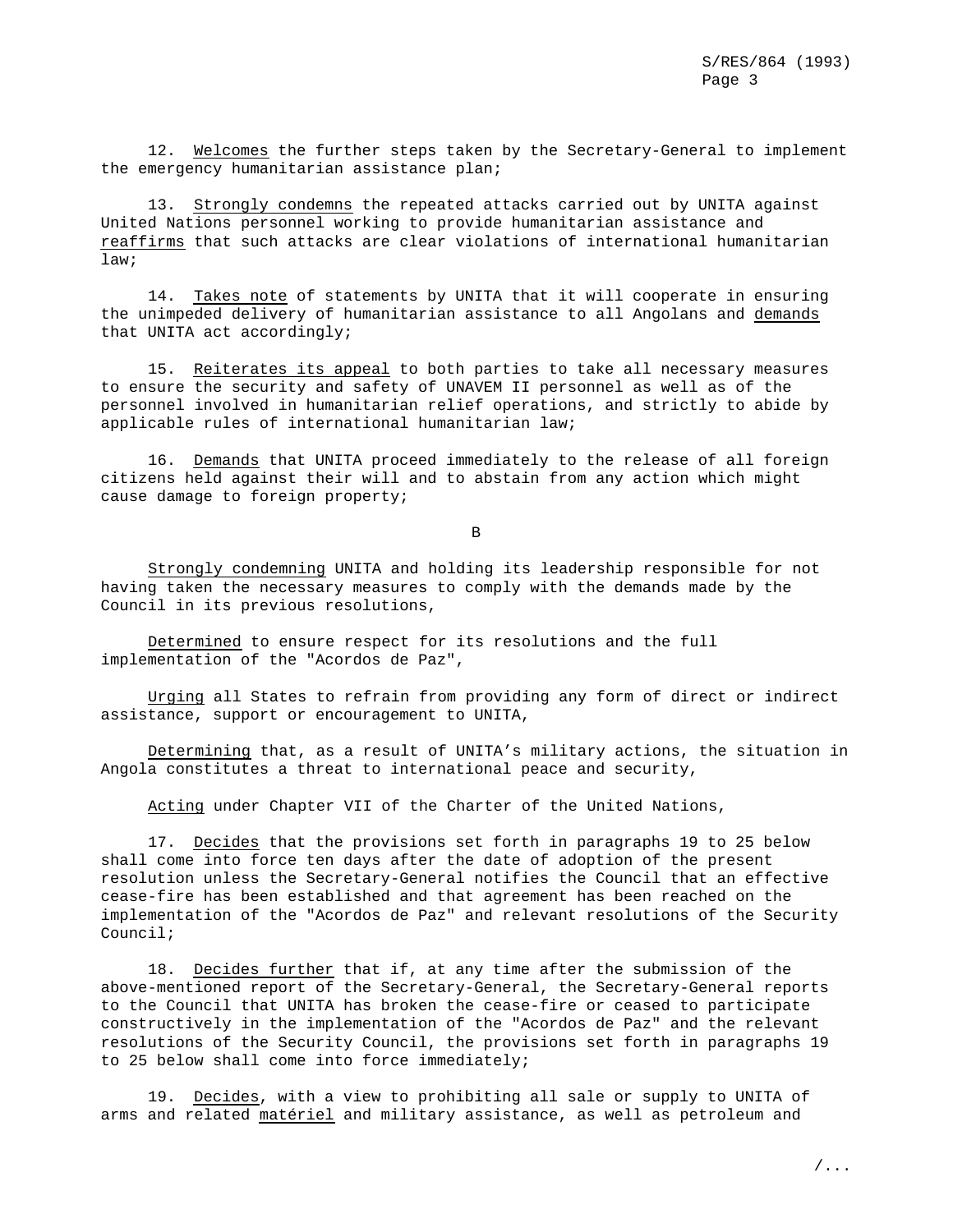S/RES/864 (1993) Page 4

petroleum products, that all States shall prevent the sale or supply, by their nationals or from their territories or using their flag vessels or aircraft, of arms and related matériel of all types, including weapons and ammunition, military vehicles and equipment and spare parts for the afore-mentioned, as well as of petroleum and petroleum products, whether or not originating in their territory, to the territory of Angola other than through named points of entry on a list to be supplied by the Government of Angola to the Secretary-General, who shall promptly notify the Member States of the United Nations;

20. Calls upon all States, and all international organizations, to act strictly in accordance with the provisions of the present resolution, notwithstanding the existence of any rights or obligations conferred or imposed by any international agreement or any contract entered into or any licence or permit granted prior to the date of adoption of this resolution;

21. Calls upon States to bring proceedings against persons and entities violating the measures imposed by this resolution and to impose appropriate penalties;

22. Decides to establish, in accordance with rule 28 of its provisional rules of procedure, a Committee of the Security Council consisting of all the members of the Council to undertake the following tasks and to report on its work to the Council with its observations and recommendations:

(a) To examine the reports submitted pursuant to paragraph 24 below;

(b) To seek from all States further information regarding the action taken by them with a view to effectively implementing the measures imposed by paragraph 19 above;

(c) To consider information brought to its attention by States concerning violations of the measures imposed by paragraph 19 above and to recommend appropriate measures in response thereto;

(d) To make periodic reports to the Security Council on information submitted to it regarding alleged violations of the measures imposed by paragraph 19 above, identifying where possible persons or entities, including vessels, reported to be engaged in such violations;

(e) To promulgate guidelines that may be necessary to facilitate the implementation of the measures imposed by paragraph 19 above;

23. Calls upon all States to cooperate fully with the Committee established by paragraph 22 above in the fulfilment of its tasks, including supplying such information as may be sought by the Committee in pursuance of the present resolution;

24. Requests all States to report to the Secretary-General by 15 October 1993 on the measures they have adopted in order to meet the obligations set out in paragraph 19 above;

25. Requests the Secretary-General to provide all necessary assistance to the Committee established by paragraph 22 above and to make the necessary arrangements in the Secretariat for this purpose;